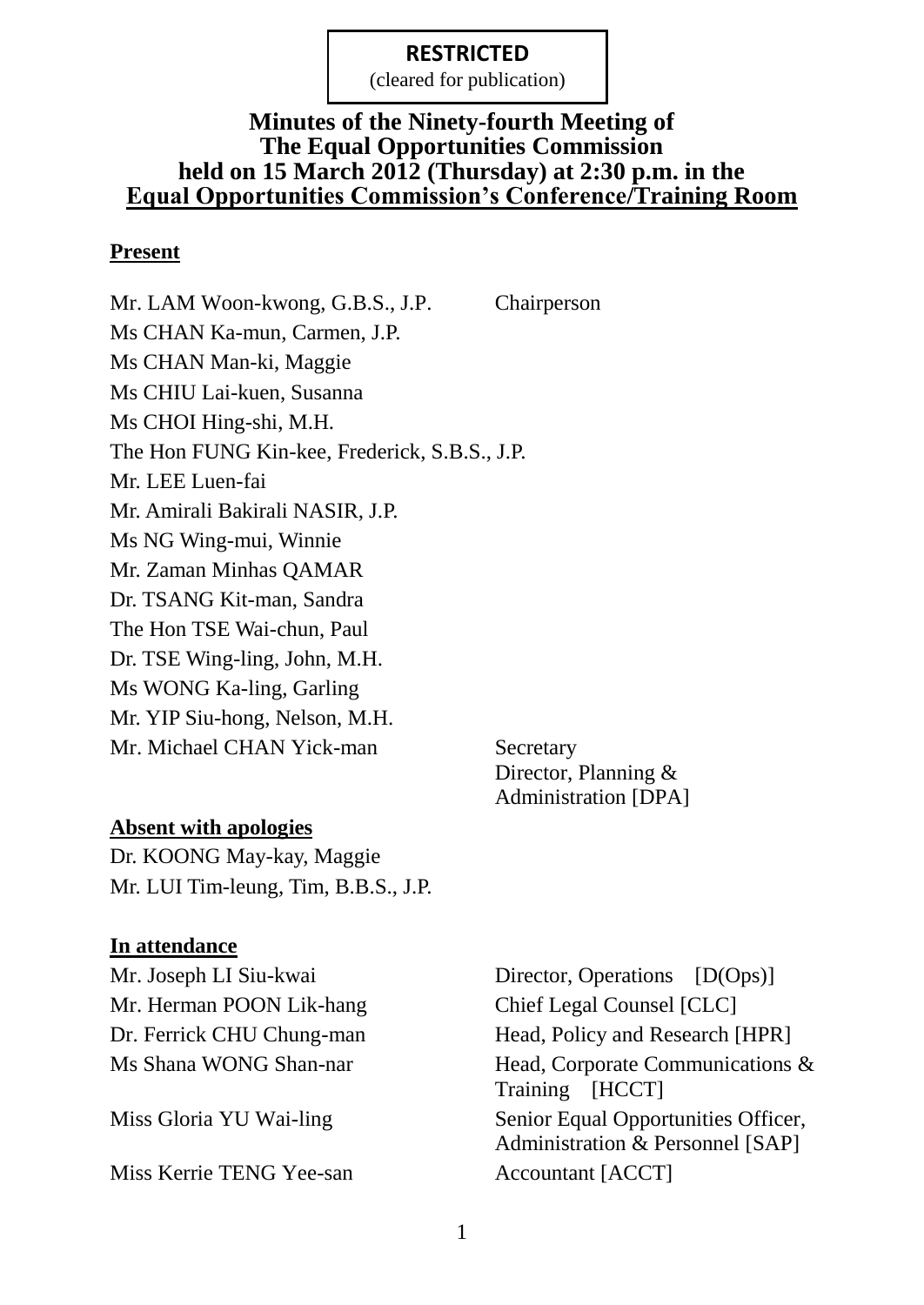(cleared for publication)

# **I. Introduction**

1. The Chairperson (C/EOC) welcomed all Commission Members (Members) to the  $94<sup>th</sup>$  Meeting.

2. Apologies for absence were received from Dr. KOONG May-kay, Maggie and Mr. LUI Tim-leung, Tim, due to clash of meeting schedules/other business engagements.

3. C/EOC said that a press briefing would be held after the meeting in accordance with the usual practice.

# **II. Confirmation of Minutes** (Agenda Item No. 1)

4. The Minutes of the 93rd Meeting held on 15 December 2011 and issued to Members on 11 January 2012 were confirmed without amendment.

**III. Matters Arising** (Agenda Item No. 2)

# **Discrimination Claim against EOC Officers (DCEO 8/2011)**

5. CLC updated Members the latest position of the discrimination claim against several EOC staff (DCEO 8/2011). Members noted that the claim of the plaintiff was dismissed by consent with no order as to costs and the plaintiff could not put forward any claims on the same issues against the staff concerned or the EOC. However, he had continued to publish insulting remarks on various occasions and channels against a number of EOC staff. After request letters were sent to website owners, most of the insulting remarks against frontline staff had been deleted, though there were still insulting remarks against EOC's more senior staff. As per the Board's advice, for possible better protection to staff, the Legal and Complaints Committee would consider the options available including pro bono services from the legal community.

# *(Dr. Sandra TSANG joined the meeting at this moment.)*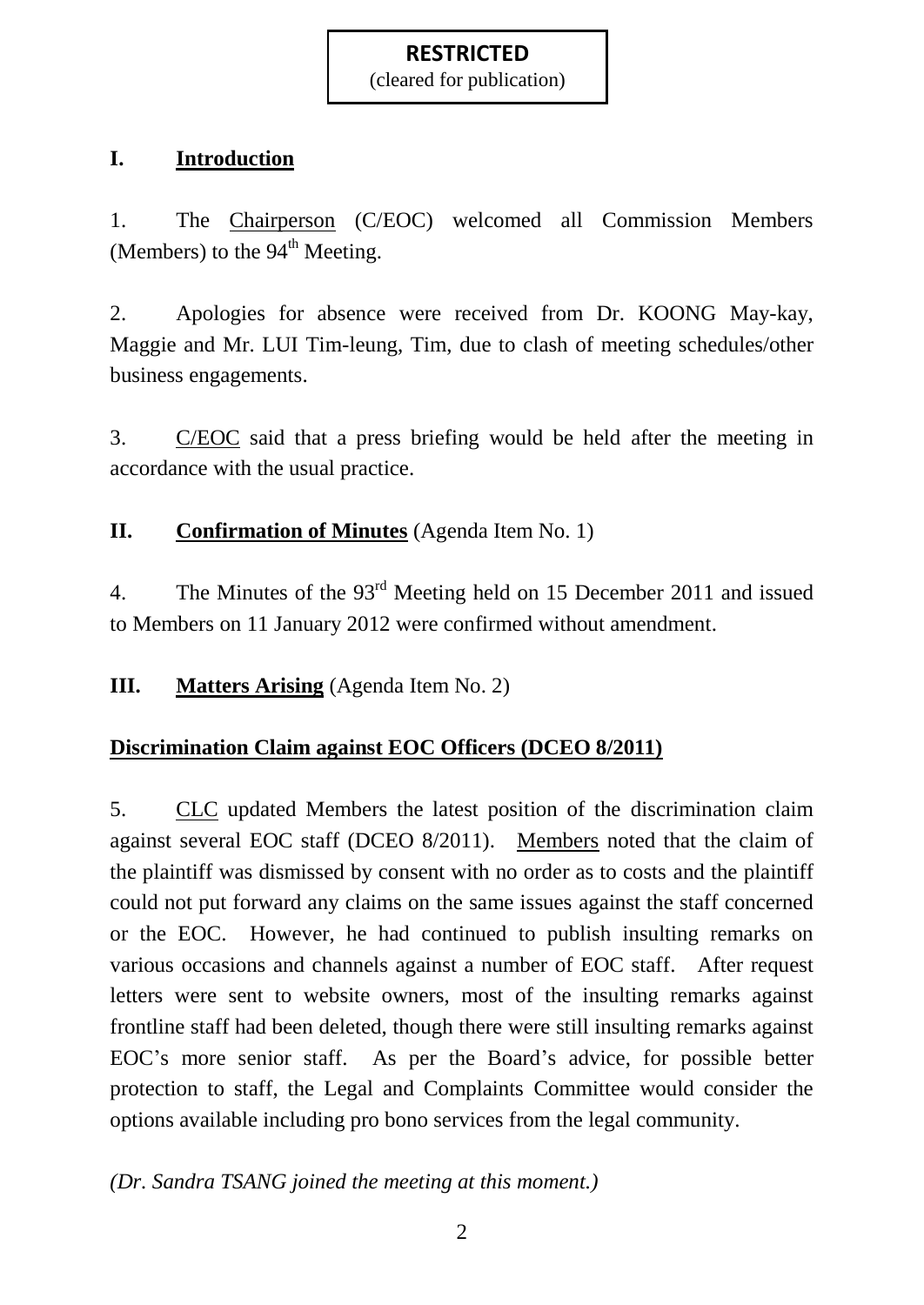(cleared for publication)

# **IV. New Agenda Items**

# **In-depth Study on Racial Encounters and Experience in Discrimination**

(EOC Paper No. 1/2012; Agenda Item No. 3)

6. HPR explained the objective, methodology and key findings of the project "In-depth Study on Racial Encounters and Experience in Discrimination" as contained in EOC Paper No. 1/2012. The findings revealed that education and employment were the two major challenges faced by EMs mainly due to language and cultural barriers.

*(Mr. LEE Luen-fai and Mr. A B NASIR joined the meeting respectively at this moment.)*

7. C/EOC said that the draft survey report including recommendations and follow-up actions prepared by the research team had been considered by the Policy and Research Committee (PARC). Based on the comments provided by the PARC, the draft report had been revised and attached to the said EOC Paper for Members' comments. He added that the EOC would follow up with the Government on the recommendations in the report as only the Government had the network and resources to make changes. EOC would provide the necessary support as required.

*(Ms Susanna CHIU joined the meeting at this moment.)*

8. Members deliberated on the findings and the presentation of the survey report. Ms Maggie CHAN opined that the Government should do much more to facilitate the integration of EMs into the society. Mr. Z M QAMAR said that it was increasingly difficult for EMs to make a living in Hong Kong as compared to the time before 1997. C/EOC replied that there after 1997 the requirement for Chinese proficiency for entering into the civil service has been raised which was far beyond the reach of EMs. The Government had said that EMs were still recruited but the threshold had become very high. The EOC had been regularly liaising with the CMAB and some disciplined forces on this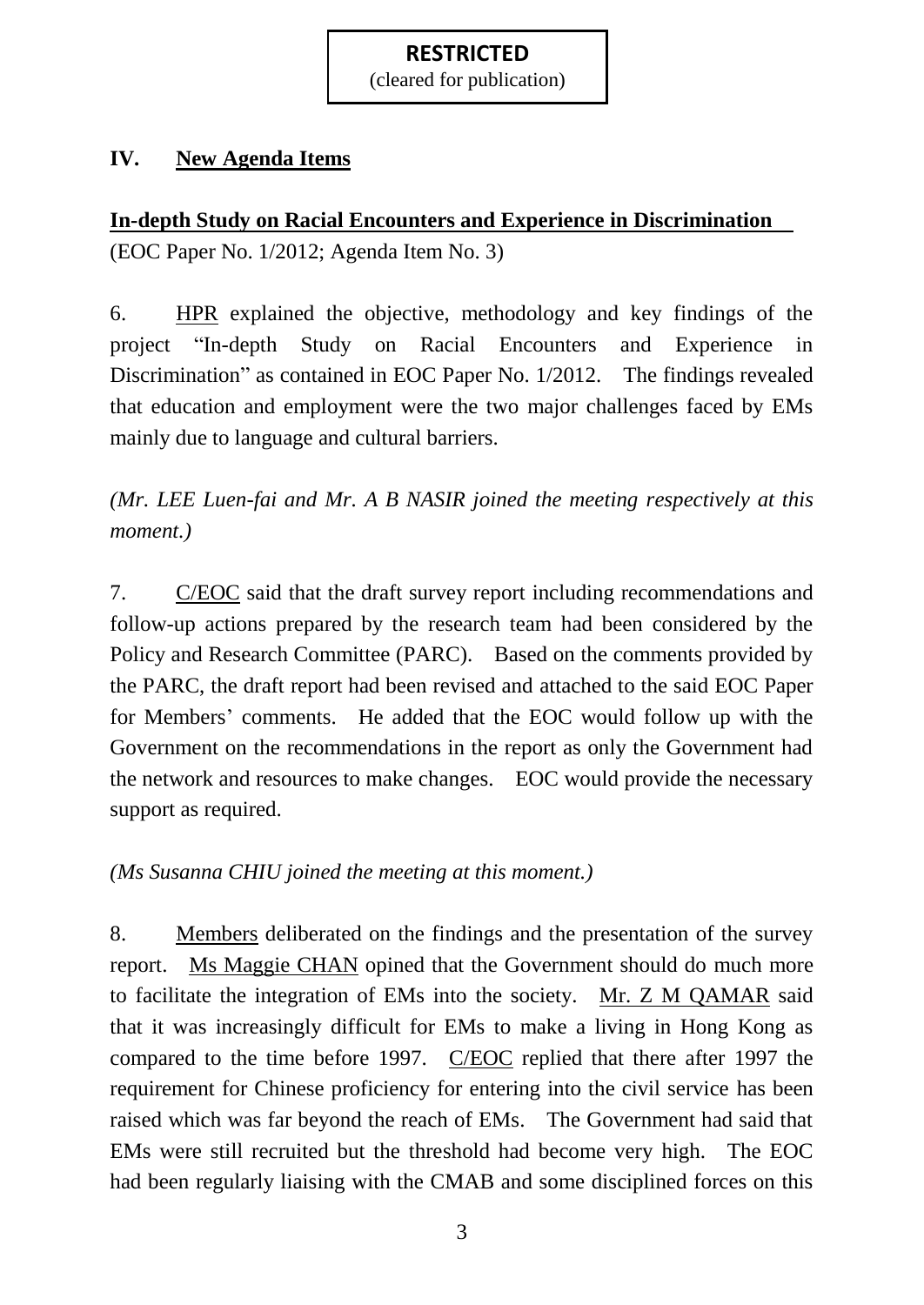(cleared for publication)

issue and some improvements were made but the help was minimal as the number of civil service jobs for outside recruitment was not that many as compared with the private sector. Moreover, many EMs such as the Pakistanis and Nepalese migrated to Hong Kong from their home country after 1997 (not since birth) and in view of the different cultural background, integration was even more difficult.

9. Dr. John TSE, Dr. Sandra TSANG and Ms Susanna CHIU suggested beefing up the draft report before it was released to the public, including insertion of key subheadings to create more sound bites, making the executive summary more concise, giving more concrete examples of discrimination encountered by the ethnic minorities and re-titling of the report to more accurately reflect that the study was focusing on the discrimination experiences of South Asians, among the ethnic minorities in Hong Kong. Ms Susanna CHIU also commented that the report made no mention of media's role and influence on this issue which could be an area to pay attention to in further surveys.

*(The Hon Frederick FUNG and The Hon Paul TSE joined the meeting at this moment.)*

10. C/EOC said that as far as possible, the executive summary and the report would be beefed up based on Members' suggestions for release to the public. In future, more specific guidelines would be provided at an earlier stage on the writing of research report to the research organization concerned.

11. Members endorsed EOC Paper No. 1/2012. The revised report on the key findings based on Members' suggestions would be released to the public in the press briefing by the PARC at the end of March 2012.

# **Review of Work of the EOC in 2011**

(EOC Paper No. 2/2012; Agenda Item No. 4)

12. EOC Paper No. 2/2012 provided a statistical representation of the work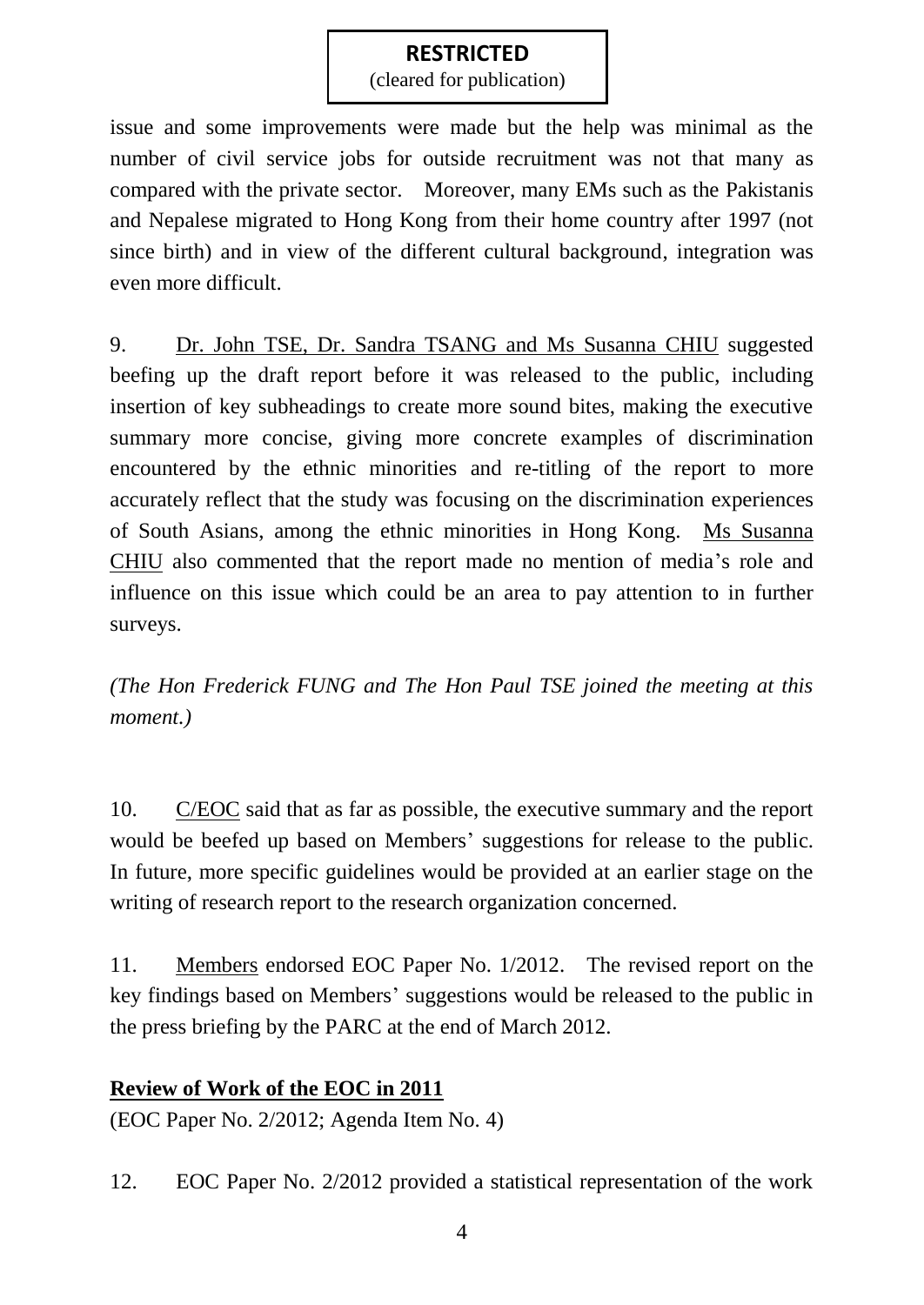(cleared for publication)

of the EOC in 2011, work/project progress and conduct of legal assistance actions in the second half of 2011. Members noted that the number of public enquiries, in particular specific enquiries, and the number of legal assistance granted in 2011 had increased considerably as compared with the 2010 figures. Members also noted that the EOC had devoted much effort in public education and promotion in the past year. Communications with ethnic minority communities were also enhanced by the EOC contributing to monthly articles to various EM languages newspapers and taking part in EM broadcasting channels to explain the anti-discrimination ordinances including the use of some conciliated cases.

13. In response to questions raised by The Hon Frederick FUNG, C/EOC said that the small number of overseas seminars/conferences attended by EOC staff/Members in the past year was because the invitations we received on seminars and conferences were not particularly relevant to EOC's work. Members could rest assured that the EOC would not restraint itself in participating in overseas seminars or conference if they were beneficial in advancing EOC's work. Apart from attending overseas seminars and conferences, Mr. FUNG suggested the EOC to consider organizing study tours to overseas jurisdictions to broaden Members and staff's horizons on human rights and equal opportunities issues. The EOC Office would consider Mr. FUNG's suggestion.

14. On the subject of research and policy advice work performed by the EOC, both Ms Susanna CHIU and The Hon Frederick FUNG suggested that the EOC should do more, for example, on the subject of age discrimination, and hence, more manpower support should be deployed for this purpose. On the other hand, Dr John TSE opined that research programmes and studies might not necessarily be conducted in-house. He suggested the EOC to consider setting up a research fund for inviting outside interested parties to initiate proposals related to EOC's work. This would be more flexible in terms of deploying resources and the EOC would have the opportunity to consider a broader range of topics for research purposes. Members suggested that the idea should be considered further by the Policy and Research Committee.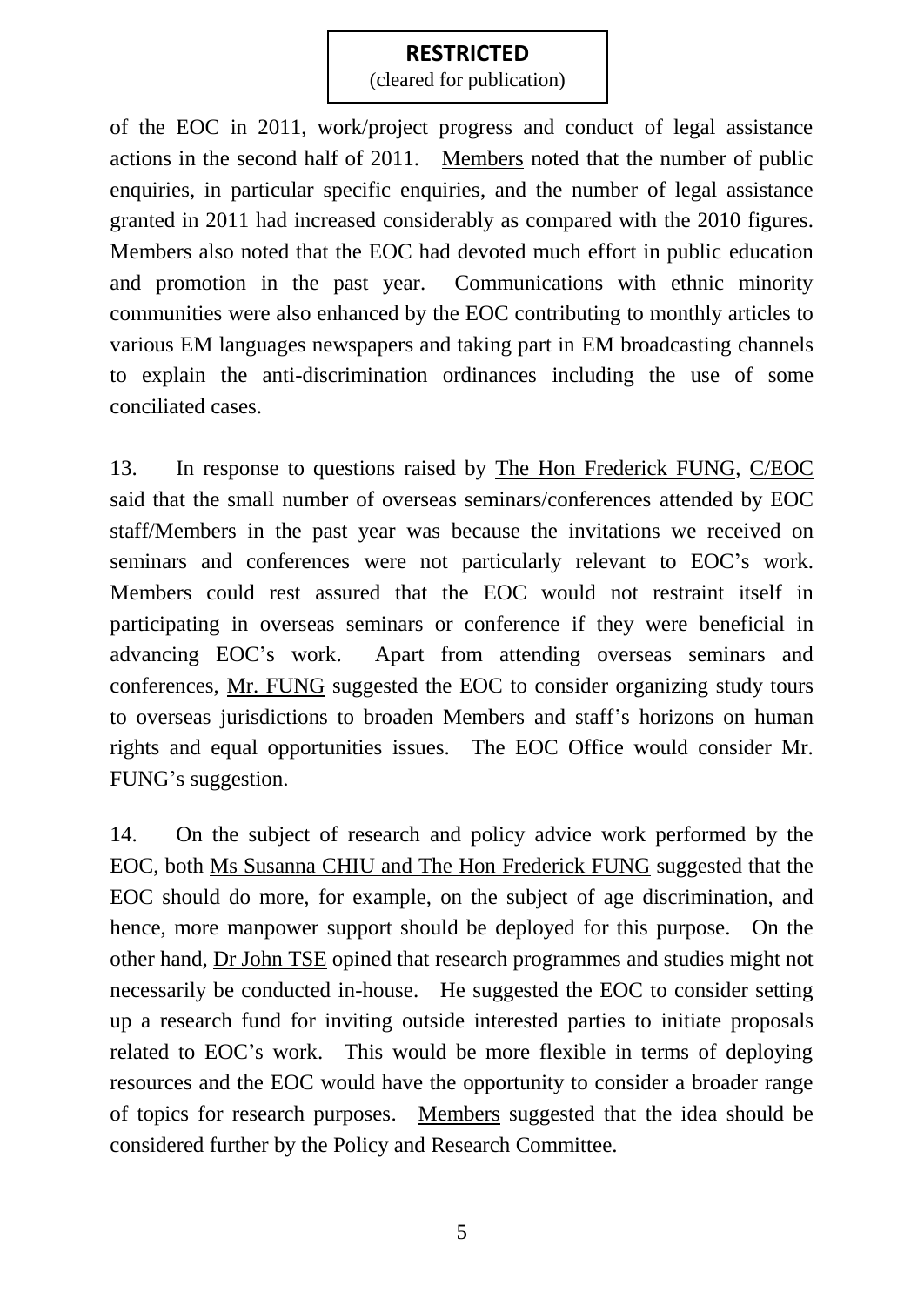(cleared for publication)

15. The Hon Paul TSE spoke on the recent incidents related to the conflicts between Mainlanders and Hongkongers, such as the D&G issue, of which there was a large number of hate speeches from different people appearing on the internet. As the issue concerned was outside the remit of the race law, he suggested the EOC to consider submitting proposal to the Government to revise the relevant parts of the Race Discrimination Ordinance to increase its coverage, or to step up efforts for the purpose of ensuring harmony between Mainlanders and Hongkongers. Dr. John TSE echoed that the EOC should proactively exert more efforts on promoting an inclusive culture in the society. Apart from revision of the relevant law, he suggested that more promotional work and public education could be done, for example, by designing more campaigns to promote inclusion, understanding and acceptance of diversity that were conducive to social harmony. Members' views expressed were noted.

16. Members noted EOC Paper No. 2/2012.

# **Brainstorming Session held on 7 January 2012**

(EOC Paper No. 3/2012; Agenda Item No. 5)

17. C/EOC said that in the Brainstorming Session held on 7 January 2012, 11 EOC Members and 6 EOC staff had participated and various challenges faced by the EOC were identified and possible measures in tackling those challenges had been suggested. These were outlined in EOC Paper No. 3/2012 for Members' further consideration.

*(Ms Maggie CHAN left the meeting at this moment.)*

18. Mr. LEE Luen-fai said that he was not able to attend the Brainstorming Session on 7 January 2012, but he agreed with the challenges identified and the improvement measures particular the EOC should do more in advocating equal opportunities including those areas outside EOC's jurisdiction, through more public education and promotion. He also suggested that more research programmes could be carried out to understand the relationship amongst social mobility, discrimination and social harmony.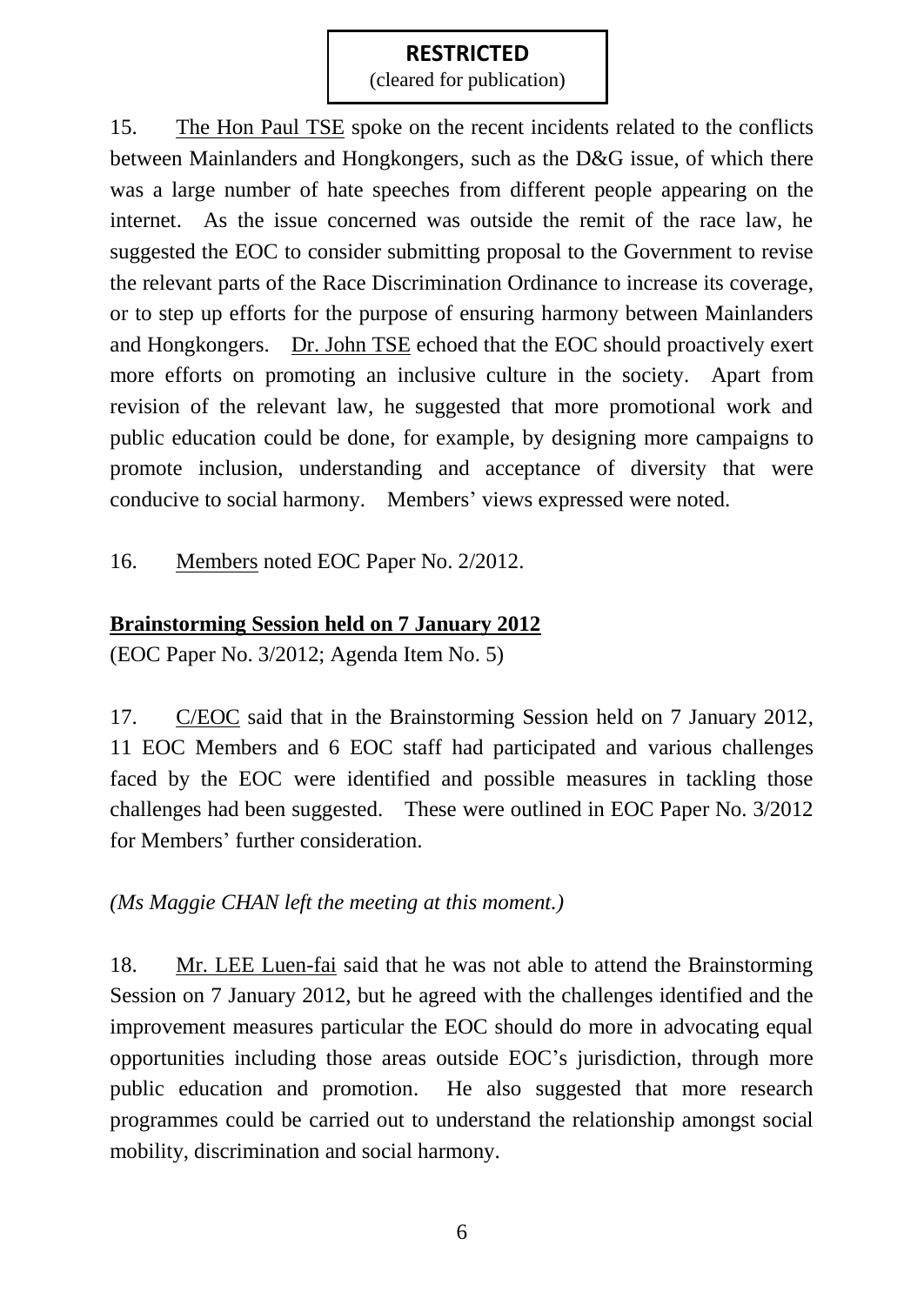(cleared for publication)

*(The Hon Paul TSE left the meeting at this moment.)*

19. With respect to the challenges identified and improvement measures proposed in EOC Paper 3/2012, Ms Susanna CHIU, Ms Garling WONG and The Hon Frederick FUNG further suggested that strategic implementation plans be drawn up with timelines and priorities assigned to the programmes for consideration by the respective committees. The EOC Office would follow up with the suggestion.

## **EOC's Thematic Work Plan for 2012/13**

(EOC Paper No. 4/2012; Agenda Item No. 6)

20. Members considered EOC's work plan for 2012/13 as contained in EOC Paper No. 4/2012. The Hon Frederick FUNG and Ms Susanna CHIU suggested re-considering the subject of organizing an annual open forum for the EOC Board to meet with the public to highlight the EOC's past performance and introduce new directions and initiatives. This could increase EOC's transparency and further improve its governance. Dr. John TSE agreed to the suggestion and added that the open forum should be carefully planned with the appropriate agenda/topics to appeal to the public's interest and arouse further public discussions. Dr. Sandra TSANG also proposed that the open forum be scheduled for a date to be named as Hong Kong EO Day to increase public's awareness on equal opportunities. C/EOC said that Members' suggestions were noted and the EOC Office would prepare a paper based on their suggestions for consideration in the next meeting.

21. Members noted EOC Paper No. 4/2012.

# **Reports of the Legal & Complaints Committee (LCC), Community Participation & Publicity Committee (CPPC), Policy and Research Committee (PARC) and Administration & Finance Committee (A&FC)** (EOC Paper No. 5/2011; Agenda Item No. 7)

22. Members noted EOC Paper No. 5/2012.